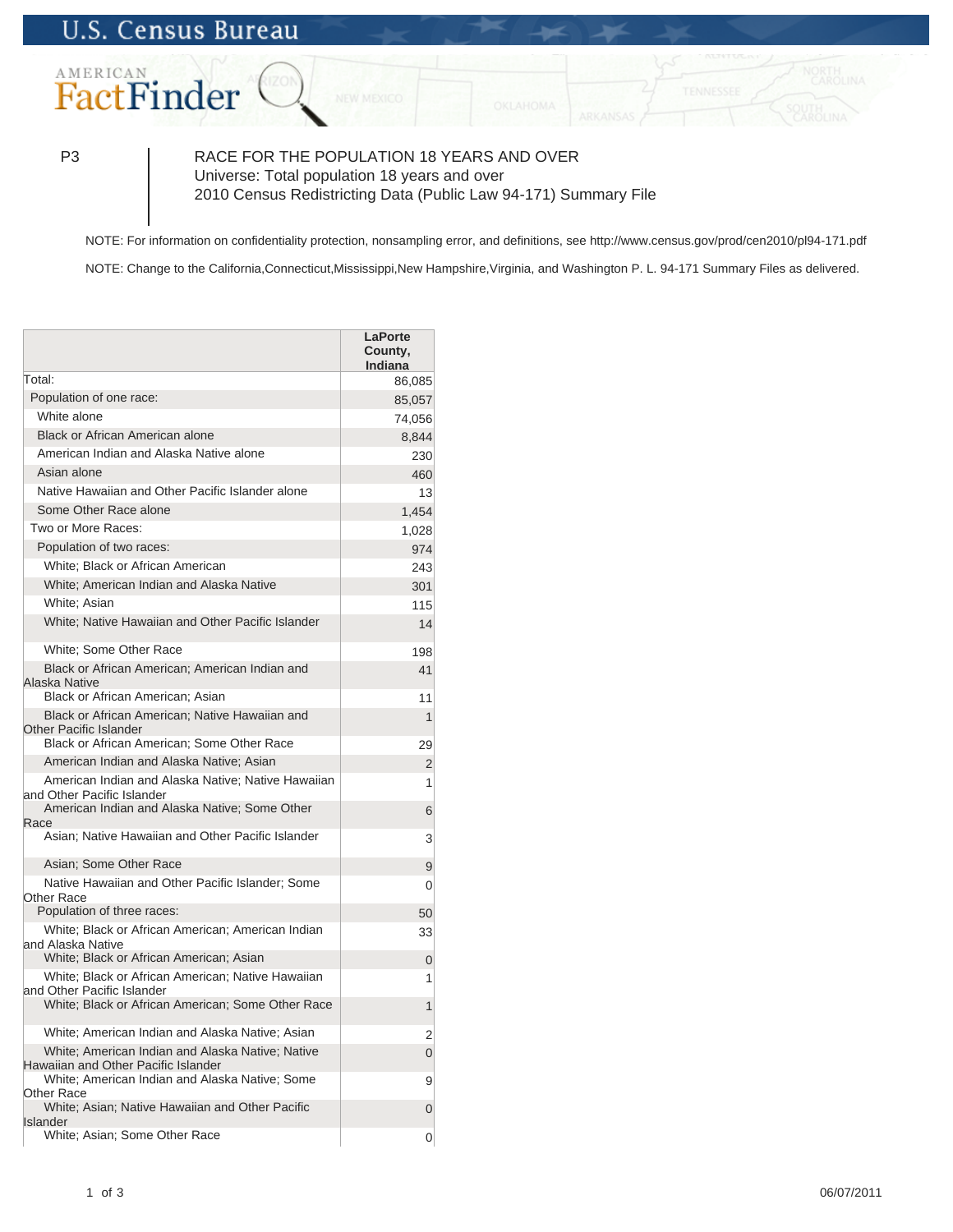|                                                                                                                                        | LaPorte                   |   |
|----------------------------------------------------------------------------------------------------------------------------------------|---------------------------|---|
|                                                                                                                                        | County,<br><b>Indiana</b> |   |
| White; Native Hawaiian and Other Pacific Islander;<br>Some Other Race                                                                  |                           | 2 |
| Black or African American; American Indian and<br>Alaska Native; Asian                                                                 |                           | 1 |
| Black or African American; American Indian and<br>Alaska Native; Native Hawaiian and Other Pacific<br><b>Islander</b>                  |                           | 1 |
| Black or African American; American Indian and<br>Alaska Native; Some Other Race                                                       |                           | 0 |
| Black or African American; Asian; Native Hawaiian<br>and Other Pacific Islander                                                        |                           | 0 |
| Black or African American; Asian; Some Other Race                                                                                      |                           | 0 |
| Black or African American; Native Hawaiian and<br>Other Pacific Islander; Some Other Race                                              |                           | 0 |
| American Indian and Alaska Native; Asian; Native<br>Hawaiian and Other Pacific Islander                                                |                           | 0 |
| American Indian and Alaska Native; Asian; Some<br>Other Race                                                                           |                           | 0 |
| American Indian and Alaska Native; Native Hawaiian<br>and Other Pacific Islander; Some Other Race                                      |                           | 0 |
| Asian; Native Hawaiian and Other Pacific Islander;<br>Some Other Race                                                                  |                           | 0 |
| Population of four races:                                                                                                              |                           | 2 |
| White; Black or African American; American Indian<br>and Alaska Native; Asian                                                          |                           | 0 |
| White; Black or African American; American Indian<br>and Alaska Native; Native Hawaiian and Other Pacific<br><b>Islander</b>           |                           | 0 |
| White; Black or African American; American Indian<br>and Alaska Native; Some Other Race                                                |                           | 1 |
| White; Black or African American; Asian; Native<br>Hawaiian and Other Pacific Islander                                                 |                           | 0 |
| White; Black or African American; Asian; Some Other<br>Race                                                                            |                           | 0 |
| White; Black or African American; Native Hawaiian<br>and Other Pacific Islander; Some Other Race                                       |                           | 0 |
| White; American Indian and Alaska Native; Asian;<br>Native Hawaiian and Other Pacific Islander                                         |                           | 1 |
| White; American Indian and Alaska Native; Asian;<br>Some Other Race                                                                    |                           | 0 |
| White; American Indian and Alaska Native; Native<br>Hawaiian and Other Pacific Islander; Some Other Race                               |                           | 0 |
| White; Asian; Native Hawaiian and Other Pacific<br>Islander: Some Other Race                                                           |                           | 0 |
| Black or African American; American Indian and<br>Alaska Native; Asian; Native Hawaiian and Other Pacific<br>Islander                  |                           | 0 |
| Black or African American; American Indian and<br>Alaska Native; Asian; Some Other Race                                                |                           | 0 |
| Black or African American; American Indian and<br>Alaska Native; Native Hawaiian and Other Pacific                                     |                           | 0 |
| Islander: Some Other Race<br>Black or African American; Asian; Native Hawaiian                                                         |                           | 0 |
| and Other Pacific Islander; Some Other Race                                                                                            |                           |   |
| American Indian and Alaska Native; Asian; Native<br>Hawaiian and Other Pacific Islander; Some Other Race                               |                           | 0 |
| Population of five races:                                                                                                              |                           | 2 |
| White; Black or African American; American Indian<br>and Alaska Native; Asian; Native Hawaiian and Other<br>Pacific Islander           |                           | 2 |
| White; Black or African American; American Indian<br>and Alaska Native; Asian; Some Other Race                                         |                           | 0 |
| White; Black or African American; American Indian<br>and Alaska Native: Native Hawaiian and Other Pacific<br>Islander: Some Other Race |                           | 0 |
| White; Black or African American; Asian; Native<br>Hawaiian and Other Pacific Islander; Some Other Race                                |                           | 0 |
| White; American Indian and Alaska Native; Asian;<br>Native Hawaiian and Other Pacific Islander; Some Other<br>Race                     |                           | 0 |